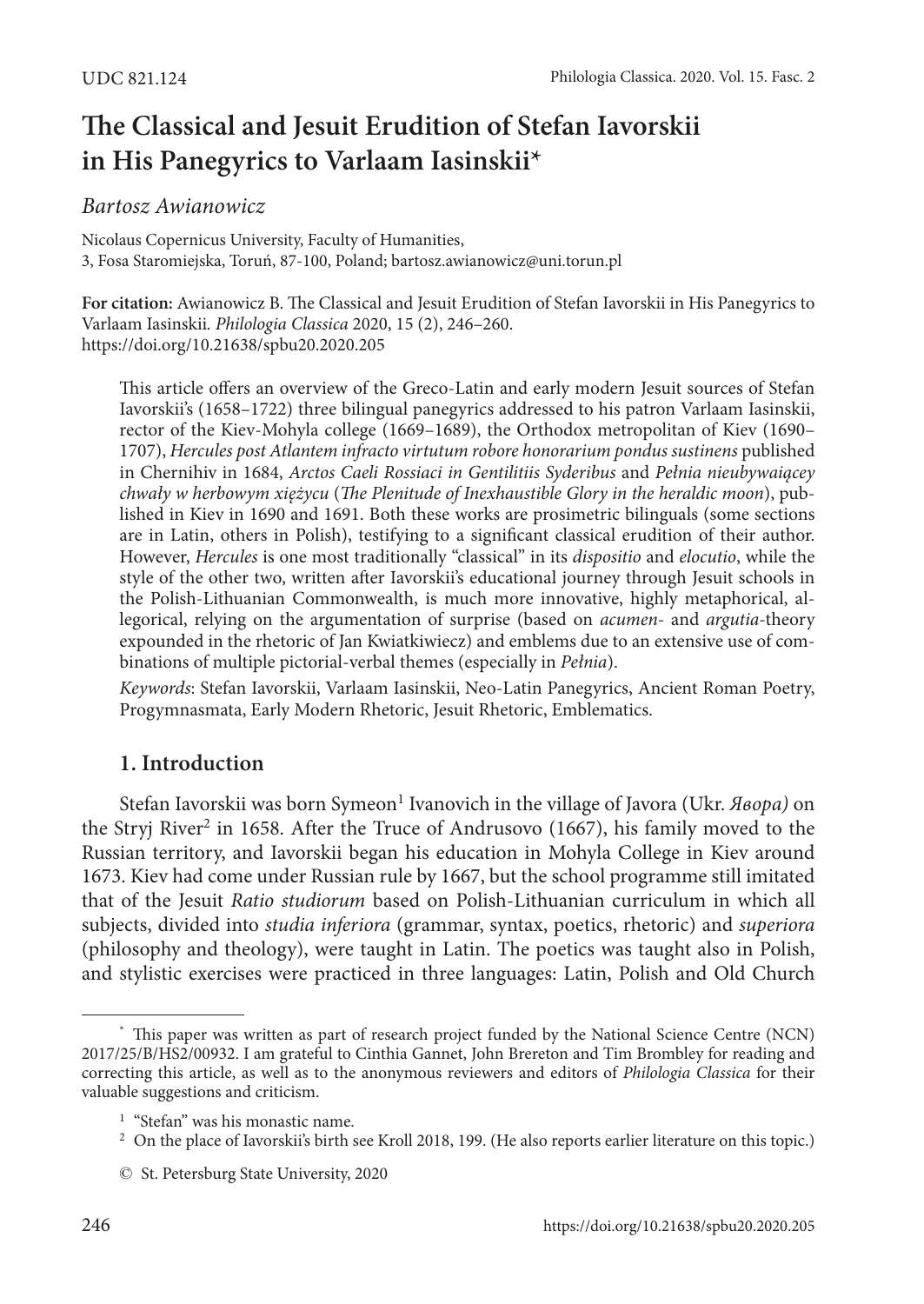Slavonic.<sup>3</sup> Rectors, professors and prominent alumni of the Kiev-Mohyla college such as Lazar Baranovych, Varlaam Iasinskii or Symeon of Polotsk used Polish and Latin even in their private correspondence.4 Iasinskii, rector of the *collegium* from 1669 to 1689, became mentor to the young Iavorskii, and one of his most important patrons. Iasinskii, who himself had studied in the Protestant gymnasium in Elbląg (Germ. *Elbing*) in Polish (Royal) Prussia and in the Catholic universities in Olomouc and Cracow (where he obtained a degree in philosophy), sent his protégé in 1684 to the Polish-Lithuanian Commonwealth to perfect his skills in Latin and Polish, as well as in the poetics, rhetoric, philosophy and theology. Iavorskii studied in Jesuit colleges in Lviv, Lublin and Poznań and at the University in Vilnius as a Roman Catholic.<sup>5</sup> In 1689 he returned to Kiev and to the Orthodox Church, entering the Kiev Pechersk Lavra monastery. In 1690 Iavorskii, still supported by Iasinskii,<sup>6</sup> became professor of rhetoric at the Mohyla college, in 1691 professor of philosophy and finally, in 1693, professor of theology.7 In 1697 he became hegumen of the Holy Nikol'sky Monastery and prefect of its *collegium*. In 1700 Iavorskii visited Moscow, where his excellent eloquence drew attention of Peter I, and thanks to the tsar's support he was appointed archbishop of Ryazan and, after the death of Adrian, patriarch of Moscow (16 October 1700), *locum tenens* of the patriarchal see in the capital of Russia.8 At the beginning of the 18<sup>th</sup> century, he supported the tsar in reforming the Orthodox church and was very active as a preacher. However, Iavorskii gradually began to oppose that reform and, as a result, in 1712, Peter I forbade him from preaching in public. Afterwards, Iavorskii wrote his *opus magnum*, *Камень веры* (*The Rock of Faith*), which was rejected by the tsar and published only posthumously in 1728 (the patriarch died on 24 November  $1722^9$ ).

However, Iavorskii is not only the author of theological writings, but also of the Polish panegyric dedicated to Ivan Mazepa *Echo głosu wołającego na puszczy od serdecznej refleksji pochodzące* (*The Echo of a Voice of One Calling in the Wilderness, Coming from Heartfelt Reflection*) published in Kiev in 1689, and three panegyrics about his patron Varlaam Iasinskii, rector of the Kiev-Mohyla college (1669–1689) and Orthodox metropolitan of Kiev (1690–1707): *Hercules post Atlantem infracto virtutum robore honorarium pondus sustinens* (*Hercules carrying the honorable burden after Atlas, thanks to the adamant strength of virtues*) published in Chernihiv in 1684, *Arctos caeli Rossiaci in gentilitiis* 

<sup>6</sup> On the still great authority and importance of Iasinskii among his former students, see Dimitry Tuptalo's (metropolitan Dimitry of Rostov) letter to Iavorskii from Frebruary 24, 1708: "Він пригадував ті гарні часи, коли вистачало прочитання твору Варлаамом Ясинським, щоб упевнитись, чи він вартий друку, — а тоді й сам друк відбувався без перешкод ("Мнѣ преосвященство ваше *unus pro mille*. Такъ бывало и блаженныя памяти […] нашъ Варлаамъ […], что он прочитает и не зганит, то несумнѣнно до друку подавалося")" (Fedotova 2005, 141–142).

See Nikolaev 1995, 117.

<sup>8</sup> Giovanna Brogi Bercoff emphasizes that Iavorskii never wrote panegyrics in Russia, because Peter preferred other panegyrists and the patriarch "could not have had the same feeling" for the tsar court as earlier for Iasinskii's or Mazepa's court. See Brogi Bercoff, 61–62.

<sup>9</sup> For Iavorskii's biography see Zakhara 1991. Last 22 years of the patriarch are described in detail by Ternovskiy 1879 and Morosov 1971. See also Brogi Bercoff 2013a, 259–266 and 2013b, 509–511.

<sup>3</sup> See Kroll 2018, 200–201; Niedźwiedź 2018, 452–453 and especially Łużny 1966, 9–107.

<sup>4</sup> See Łużny 1966, 13–15.

<sup>5</sup> Under the changed name "Stanisław" because, at that time, in order to study in Jesuit schools it was necessary to convert to Catholicism (or, at least, become a member of the Uniate church). Many converts, along with their confession, changed their names to ones more associated with the Catholic tradition. See Kroll 2018, 204, and Treadgold 1973, 61.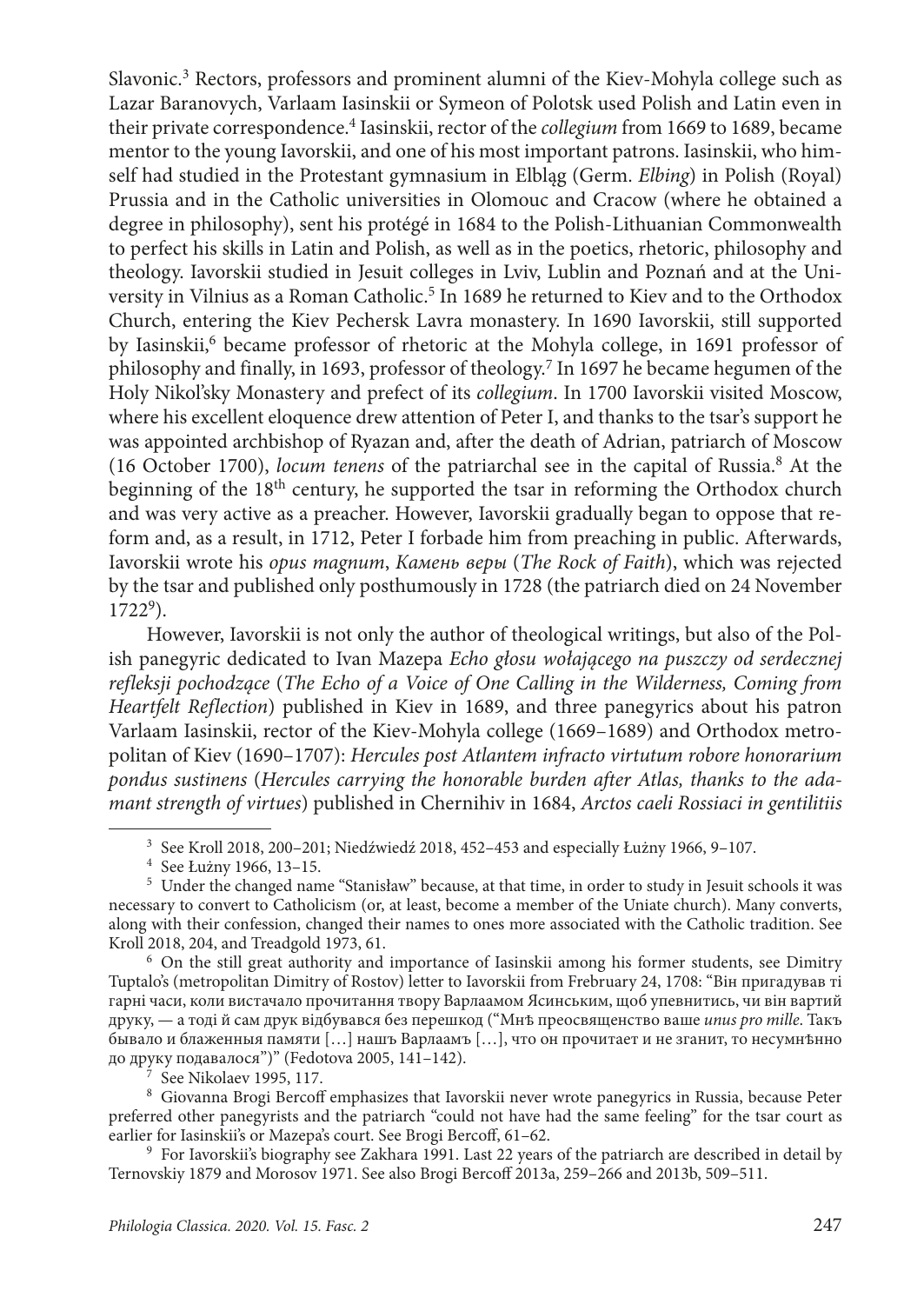*syderibus* (*Arctos of the Russian sky in the ancestral stars*) published in Kiev in 1690, and *Pełnia nieubywaiącey chwały w herbowym xiężycu* (*The Plenitude of inexhaustible glory in the heraldic moon*) issued by the same publisher in the following year. All works dedicated to Iasinskii are prosimetric and bilingual, written in Latin and Polish, revealing a substantial erudition of the author.

# **2.** *Hercules post* **Atlantem as a Fruit of Iavorskii's Classical Education in the Kiev-Mohyla Colledge**

A combination of prosaic, poetic and even emblematic parts was quite common in early-modern Western and Central European panegyrics, including texts written in the Latin and Polish language in the Polish-Lithuanian Commonwealth.<sup>10</sup> A good example here is provided by *Applausus, quos in desideratissimum Poloniae et Sueciae Principem, Serenissimum Vladislaum Sigismundum* (…) *pleno debitae observantiae ac devotionis animo effundit nobilis iuventus Collegii Luceoriensis Societatis Iesu, anno MDXVII* (printed in Cracow in 1617, after 6th August) where Jesuits and their students from the Lutsk college praised prince Ladislaus in Latin prose orations, odes, emblematic epigrams and inscriptions.11 However, the combination of Latin and Polish texts in almost equal parts in one panegyric written by one author seems to be a hallmark of Iavorskii's epideictic style, as well as a result of education in the Kiev-Mohyla *Collegium*. Ryszard Łużny observes that in the *humaniora* classes (that is, poetics and rhetoric) in the college, students were taught both in Latin and in Polish<sup>12</sup> and, as Giovanna Siedina remarks, during the poetics course they "were exposed to writings of Latin authors such as Ovid, Sallust, Seneca, Claudian, Martial, Vergil, Horace and others, as well as contemporary Neo-Latin authors and outstanding Polish writers of the Renaissance and Baroque such as Jan Kochanowski, Samuel Twardowski and Maciej Kazimierz Sarbiewski".13 While poems by Sarbiewski (Sarbievius), who wrote only in Latin, were treated as models on an equal footing with ancient Roman authors, Kochanowski and Twardowski read for their works written in Polish.

Because *Hercules post Atlantem* is the only one of Iavorskii's work published before Stefan went to study in Jesuit schools, and therefore the fruit of his Kiev education, it is worthwhile to compare the rhetorical structure and use of ancient and Neo-Latin sources in this early panegyric with *Arctos caeli Rossiaci* and *The Plenitude of inexhaustible glory*, which were written after author's return to Kiev.

*Hercules post Atlantem* is a 38-page booklet *in folio* with the title, motto and 24 pages in Latin and 12 pages in Polish (with a short Latin ending). The longest Latin part (14 pages) begins with the apostrophe to Iasinskii as newly-elected archimandrite of the monastery Kiev Pechersk Lavra. Next, Iavorskii introduces his main metaphor in which Iasinskii's predecessor in this position, Innocent (Innokentiy) Gizel (c. 1600–1683), is called Atlas and Iasinskii himself — Hercules. Shortly aferwards, he compares the late archimandrite with Castor and the new one with Pollux. These two metaphors serve here to express

<sup>10</sup> See for example Niedźwiedź 2003, 185–249.

<sup>11</sup> See [https://polona.pl/item/applavsvs-quos-in-desideratissimum-poloniae-et-sueciae-principem](https://polona.pl/item/applavsvs-quos-in-desideratissimum-poloniae-et-sueciae-principem-wladislavm,NDc2MDQ4NjA/)[wladislavm,NDc2MDQ4NjA/](https://polona.pl/item/applavsvs-quos-in-desideratissimum-poloniae-et-sueciae-principem-wladislavm,NDc2MDQ4NjA/) (accessed: 26.02.2020).

<sup>12</sup> See Łużny 1966, 10–11.

<sup>13</sup> Siedina 2017, 7–8.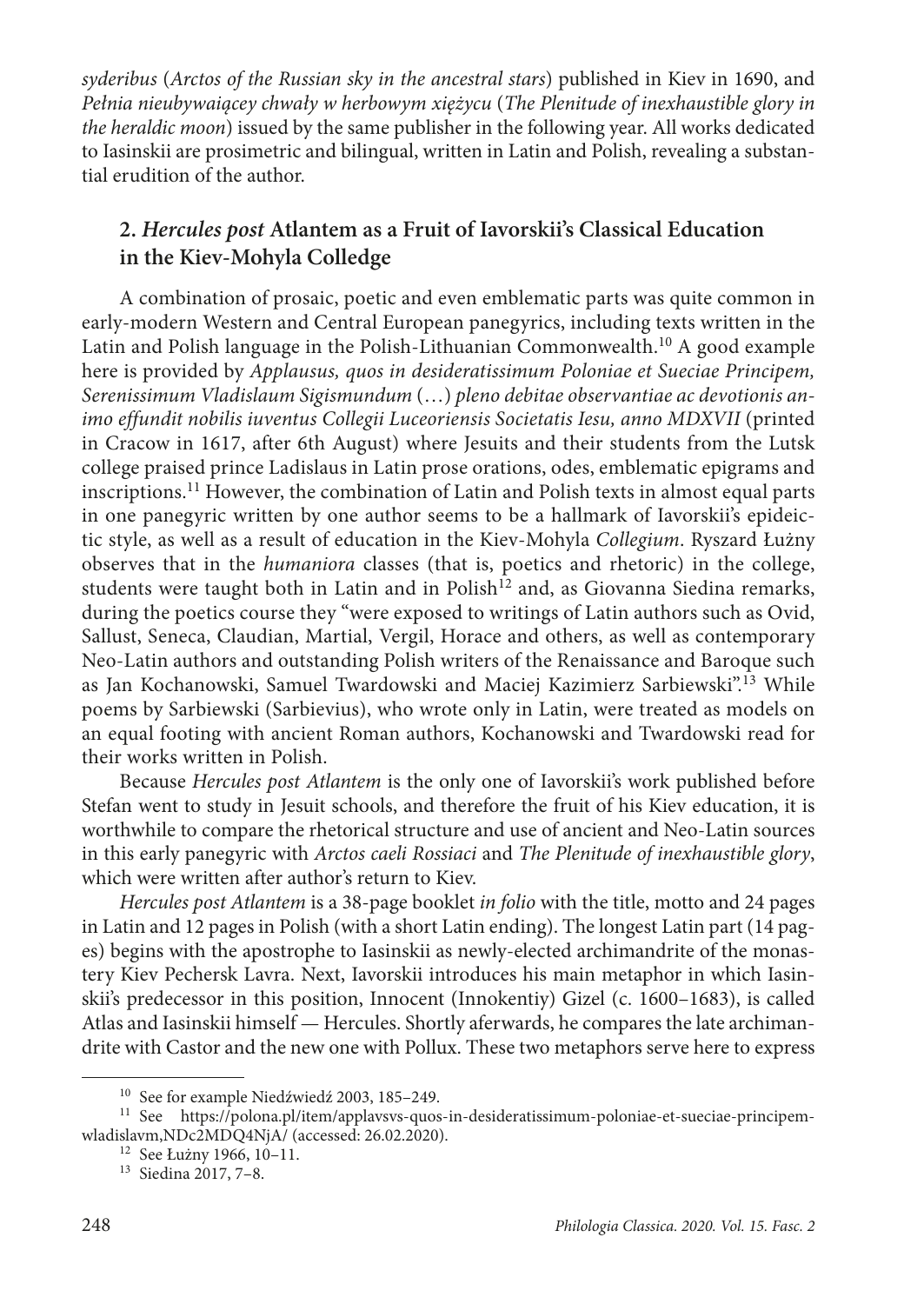Iasinskii's superiority over his predecessor. In the rest of the Latin test, however, Iavorskii focuses on Iasinskii's wisdom (*sapientia*) as first and the most important strength to deliver in his new honorable office (p. a 2 rectro: *primum* […] *robur in honorario pondere sustinendo*) and praises his talent, erudition and other intellectual virtues in chronological order: first, during his studies in Kiev and at the Cracow Academy (a 2 verso — B recto), after that, during his rectorship at the Mohyla College (p. B 2 recto — verso). Finally, he emphasizes that the new archimandrite has gained recognition also in Moscow as an excellent orator and theologian (C 2 recto — verso). Afterwards, Iavorskii praises Iasinskii's "pious humbleness" (*humilitas religiosa*), then his strength (*robur*), and finally generosity (*liberaritas*).14 Three Polish strophic poems written in alexandrine verse, placed directly after the praise of Iasinskii's *sapientia, humilitas religiosa* and *liberalitas*, amplify on these three virtues.

Both Latin and Polish parts of the panegyric are based on rules of classical rhetoric, especially on the theory of *encomium* in Aphthonius' *Progymnasmata*. This Greek rhetorician of the fourth century AD advises the use of comparison (σύγκρισις, *comparatio*) to amplify the superiority of the praised person or thing over the other person or thing.15 So Iavorskii begins with placing Iasinskii as Hercules and Pollux over Gizel as Atlas and Castor. Furthermore, Aphthonius gives an exemplary encomium of wisdom (Σοφίας ἐγκώμιον, *Laus sapientiae*),16 where he, among others, elevates (in the epilogue) wisdom over courage (ἀνδρεία, *fortitudo*). Similarly, wise Iasinskii as "victor of minds" (C recto: *mentium victor*, *animorum triumphator*) surpasses those who triumphed because of bloodshed. Aphthonius' handbook was read in the majority of humanistic schools in  $17<sup>th</sup>$ -century Europe,<sup>17</sup> including the Polish-Lithuanian Commonwealth and Polish Prussia<sup>18</sup> where Iasinskii had studied before becoming Iavorskii's professor at the Kiev-Mohyla college. Therefore, it seems very likely that the young Iavorskii knew *Progymnasmata* and followed the progymnasmatic pattern of *encomium*.

In other places Apthonius recommends strengthening the argumentation of an anecdote (χρεία, *chreia*) and maxim (γνώμη, *sententia*) with "testimonies from the ancients" (μαρτυρία παλαιῶν, *testimonia veterum*).19 Although *Hercules post Atlantem* is a highly elaborate panegyric, not a school exercise, we can still recognize here Iasinskii's need to amplify it with citations from ancient authors which serve him as *testimonia veterum* of his patron's virtues. At the beginning of the chapter about wisdom as particular virtue (a 2 v.), Iavorskii quotes a sententious verse from Horace's *Odes* 3.4 (v. 65) as a general maxim:

#### Vis consilii expers, mole ruet sua.

"Brute force bereft of wisdom falls to ruin by its own weight"20

<sup>14</sup> See *Hercules post Atlantem* 23–27 and 33–35.

<sup>15</sup> See Aphthonius, *Prog.* VIII 3 (Patillon 2008, 132) and [Aphthonius] 1640, 230.

<sup>&</sup>lt;sup>17</sup> It had from 15<sup>th</sup> to 18<sup>th</sup> century several translations into Latin and only in the most popular contaminated translation by Rudolphus Agricola and Johannes Maria Catanaeus with scholia by Reinhar Lorich has been published about 150 times from its first edition in 1542 to the year 1718. See Awianowicz 2008, 107–108 and 227–234 and 2011, *passim* and Kraus 2005, 167–183.

<sup>&</sup>lt;sup>18</sup> Cf. Awianowicz 2008, 272-273 and 308-310. Aphthonius' handbook in Agricola's and Catanaeus' translation was published among others in Gdańsk in 1636: [https://polona.pl/item/aphthonii-sophistae](https://polona.pl/item/aphthonii-sophistae-progymnasmata,MTA2MDY2MDM1/4/#info:metadata)[progymnasmata,MTA2MDY2MDM1/4/info:metadata](https://polona.pl/item/aphthonii-sophistae-progymnasmata,MTA2MDY2MDM1/4/#info:metadata) (accessed: 10.05.2020).

<sup>19</sup> See Apthonius, Prog. III 3 and IV 3 (Patillon 2008, 115 and 118); Aphthonius 1640, 53 and 105.

<sup>&</sup>lt;sup>20</sup> Translated by Bennett 1968.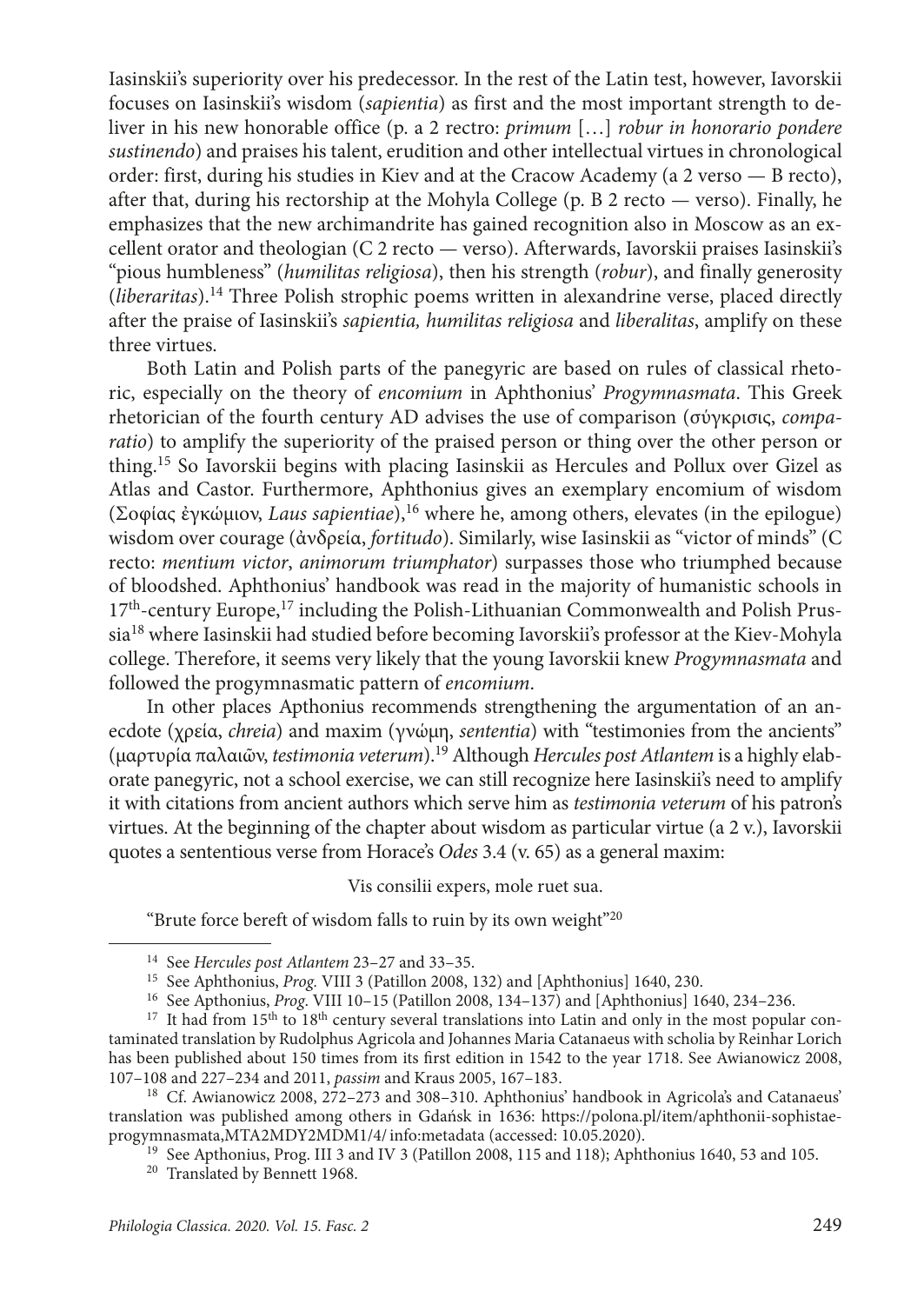This is the only place, where the Ruthenian author doesn't add the poet's name in the margin. However, he could well have omitted it because the sentence was treated in 17th-century Europe as common good.21 Two other quotations from Horace (*Od.* 2.10.9*–* 12 and 3.16.10*–*11) appear (with references "Horatius" and "Horat.") in parts of the panegyric praising Iasinskii's "pious humbleness" (*humilitas religiosa —* p. [25]) and his generosity (*liberalitas*) and munificence (*munificentia —* p. [34]):

> Ocius<sup>22</sup> ventis angitatur ingens pinus et celsae graviore casu decidunt turres feriun<t>que summos flumina montes.

"`Tis oftener the tall pine that is shaken by the wind; `tis the lofty towers that fall with the heavier crash, and `tis the tops of the mountains that the lightning strikes."<sup>23</sup>

And about gold (*aurum*):

quod perrumpere amat saxa potentius ictu fulmineo

"which loves to break through rocks stronger than the thunderbolt".<sup>24</sup>

The first quote is an element of *argumentum ex contrario* in which Iavorskii opposes *humilitas* of his patron to personified arrogance (*superba frons*) always exposed to destruction (*pernicies*) and rapid fall (*praecipiti casui obnoxia*25). The second serves to amplify the metaphorical picture of "live marbles" (*vivi marmores*) and "giant stone statues" (*Memnonii lapides*) of Iasinskii's *munificentia*.

Also three quotations from Claudian in *Hercules post Atlantem* (p. a2 verso, B recto and B2 verso) have an amplifying argumentative function. Iavorskii quotes *In Rufinum*  (*Pan.* I 22–23) by the poet of the late Roman Empire, a slightly changed and shortened beginning of his *Fl(avii) Mallii Theodori panegyris* (*Pan.* XVII 1–3)26 and a passage from *De raptu Proserpinae* (1.157–159), also shortened, with some alterations and without the

<sup>21</sup> Cf. for example a *pièce satirique*: <https://gallica.bnf.fr/ark:/12148/btv1b84010649/f1.item.zoom> (accessed: 26.02.2020).

<sup>22</sup> Instead of *saepius* as in most editions. See for instance Horace's editions by Denis Lambin popular in 16th–17th centuries (Lambin 1584, 49), Jan Minell and Friedrich Rappolt (Minell, Rappolt 1675, 160) and Jesuit "Horatius Flaccus ab omni obscoenitate Romae expurgatus" (Horatius expurgatus 1613, 48 and 1652, 42). Some modern editors accept the conjecture *saevius* instead of *saepius* (see Shackleton Bailey 1985, *app. ad loc.*).

<sup>23</sup> *Od.* 2.10.9–12 3.16.10–11 translated by Bennett 1968.

<sup>24</sup> Cf. Hor. *Od.* 3.16.9–11: *aurum per medios ire satellites / et perrumpere amat saxa, potentius / ictu fulmineo* (Gold loves to make its way through the midst of sentinels and to break through rocks, for `tis mightier than the thunderbolt — translation by Bennett 1968).

<sup>25</sup> The use of this adj. *obnoxia* shortly before the quote from Hor. *Od.* 2.10.9 can be the reason for the replacement of *saepius* by *ocius*, to create an alliteration.

<sup>26</sup> See *Hercules post Atlantem*: B recto:

Ipsa sibi virtus pretium, nec Laudibus ullis

Erigitur plausuque petit clarescere vulgi.

<sup>&</sup>quot;Virtue is its own reward; no praises raise it higher nor does it seek glory from the mob`s applause" (transl. from Claudian, with some alterations by Platnauer 1922).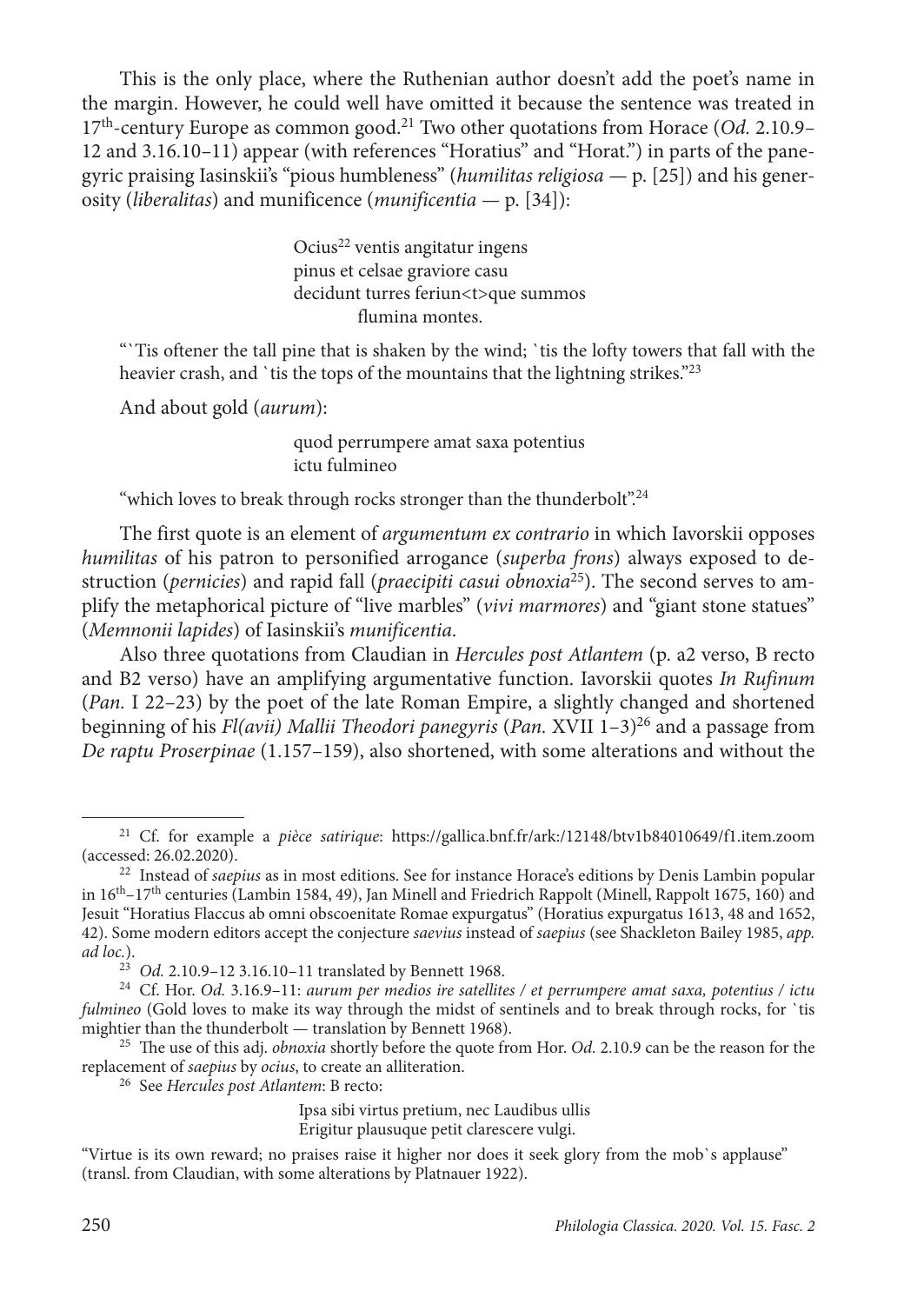author's name in the margin, $27$  which serve here to strengthen the literary picture in which Iavorskii describes how Ianovski as Hercules metaphorically defeats the giant Enceladus (B2 verso), who:

> quoties retrectat<sup>28</sup> onus cervice rebelli …tunc Insula fundo vertitur et dubiae nutant cum moenibus urbes.

"Whene`er his rebellious shoulders shift their burden, the island is shaken from its foundations and the walls of tottering cities sway this way and that."

Claudius Claudianus seems to be one of those Roman writers who were particularly important to Iavorskii. He possessed a volume *in octavo* with works by the Roman poet.<sup>29</sup> In addition, the book by the author of *De raptu Proserpinae* is one of the very few Latin poetical works recorded in the catalogue of Iavorskii's library.

Another famous Roman poet mentioned by name twice in the margin of *Hercules* (B r. and C r.) is Ovid, once called also *vates —* "the prophet" (C2 v.). Iavorskii quotes verses from *Tristia* (1.5.25) and twice from *Metamorphoses*. The first citation (*Met.* 1.109) illustrates the golden age in the Kiev Pechersk Lavra monastery under Iasinskii as an archimandrite (after 1684), the second (*Met.* 2.54–55: *non viribus istis / munera conveniunt*) is included in the amplification of the Iasinskii's wisdom which even mythical Geryons and Typhons cannot subdue.

Indeed, the quotes from Roman writers (especially poets) woven into Iavorskii's text are not the only evidence of his classical erudition. The very idea of calling Iasinskii "Hercules" and comparing his career and deeds with those of the mythical hero has a good humanistic provenance. There are many panegyrics dedicated to early modern kings, princes and generals praised as new "Herculeses"<sup>30</sup>, but the identification of rulers with the mythical hero has a tradition dating back to Alexander the Great.31 Examples we can mention here include only the texts published shortly before Iavorskii's *Hercules*, such as: *Columnae triumphales ad quas fortis olim Hercules Magnanimus ac Generosus Dominus, D(ominus) Stanislaus Piotrkowczyk, tribunus militum Sac(rae) Reg(is) Maiestatis Metam Imortalitatis post bellica trophaea attingens constitit* by J.B.(Cracow 1675), and *Hercules Prodicius seu Carolus Juliae, Cliviae ac Montium Princeps in Joanne Wilhelmo Comite Palatino Rheni Nepote post saeculum redivivus* by the Jesuit Joannes Pakenius (Cologne 1679). Even the bold concept of using the metaphor of Hercules in reference to the scholar and theologian is not entirely new. For example, a panegyric in Latin elegiac couplets entitled *Hercules theologus, sive συγχαρμονή* by Laurentius Smieszkowic, praising a famous Cracovian Catholic scholar Marcin Kępka (1567*–*1641) — also known as "Wadowita" — was published in Cracow in 1617.

 $27$  Iavorskii used to quote from memory and shorten even passages from the Bible. See for instance Latin citations in his sermon *Commoda mansio in Monte Thabor* from 1694 (MS sig. РГИА. Ф. 834. Оп. 2. Д. 1592): 150 verso (Eccl. 9: 12) and 151 verso (1 Cor. 10).

<sup>&</sup>lt;sup>28</sup> Instead of *detrectat* as in most editions of Claudian's works published in the 16<sup>th</sup> and 17<sup>th</sup> centuries. See for instance Polemann 1571, 23; Crinitus 1598, 25 and Poelmann, Delrío 1612, 20.

<sup>29</sup> Maslov 1914, 52 (574.111). Unfortunately, the catalogue, written by Iavorskii himself, very seldom informs us what editions he possessed. In the case of Claudian, only the title "Claudianus" is given.

<sup>30</sup> Among others Cosimo de Medici and Gustavus Adolphus.

<sup>31</sup> See Demandt 2004.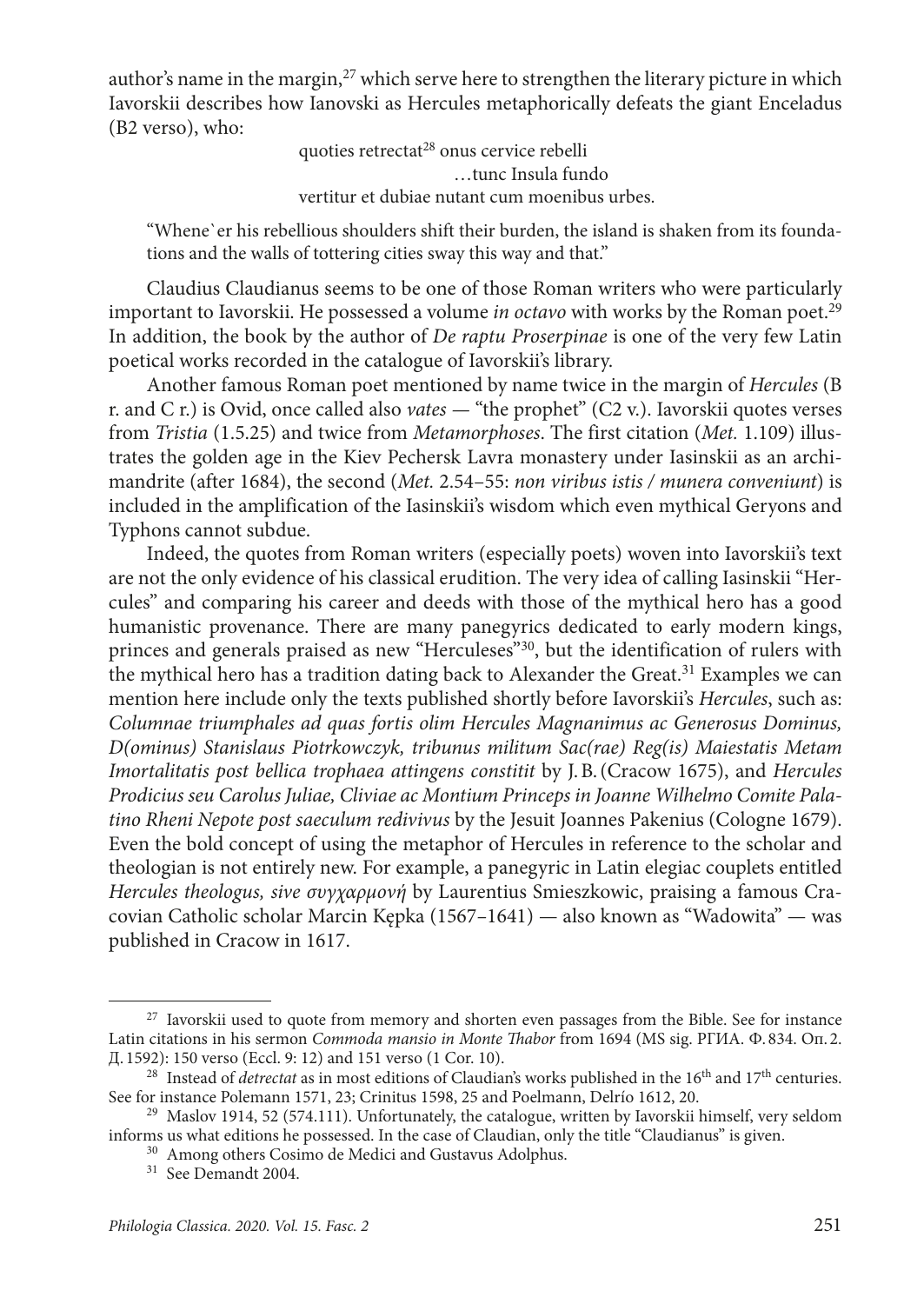*Hercules post Atlantem* is deeply rooted in the older, more ancient and humanistic tradition. On the one hand, the disposition of his panegyric is based on the progymnasmatic model and many of his metaphors in Latin parts are variations based on commonly known Roman authors Horace, Ovid and Claudian, and in the Polish from Jan Kochanowski in particular;32 on the other, he already knew *Ars nova argutiarum* by German Jesuit Jacob Masen, whom he mentions  $(C_2)$  verso, on the margin) as the author of the elegiac verses:

> hi mihi doctores semper placuere, docenda qui faciunt plus, quam qui facienda docent

"I have always preferred those teachers who do what they teach, than those who teach what to  $do.^{"33}$ 

Masen is an important representative of the *argutia-*movement, one of main currents of 17<sup>th</sup>-century (mostly Jesuit) rhetoric,<sup>34</sup> but Iavorskii, before his studies in Polish Jesuit schools, adopted only the concept of *argutia* as a simple verbal ornament<sup>35</sup> and the idea of bilingualism characteristic of much Polish-Lithuanian epideictic literature.

# **3.** *Arctos caeli Rossiaci* **and** *Pełnia nieubywaiącey chwały* **as reception of Jesuit** *acumen* **and emblematics**

As Jakub Niedźwiedź observes, "in the first half of the seventeenth century, the Jesuit model of education became a standard, even in non-Catholic schools, throughout the entire Polish-Lithuanian Commonwealth".<sup>36</sup> However, the second half of the  $17<sup>th</sup>$  century was also, as Janusz Pelc argues, the climax of the development of Polish emblematics, and Jesuit colleges excelled in their popularisation and propagation, so emblems based on Dutch and Jesuit Italian, German and Spanish models, as well as a new type originating in Polish literary and heraldic tradition, were present not only in poetry, prose panegyrics and sermons, but also in academic theses and disputations.<sup>37</sup> Therefore, it is worth asking here how Iavorskii's studies in the Polish-Lithuanian Commonwealth influenced all three *officia oratoris*: *inventio*, *dispositio* and *elocutio* in his two panegyrics written shortly after his return to Kiev: *Arctos caeli Rossiaci* from 1690 and *Pełnia nieubywaiącey chwały* (*The Plenitude of inexhaustible glory*) from 1691.

If we consider just the titles themselves, we will find that they are more original and conceptual. The noun *Arctos* is attested in at least two titles of works published before Iavorskii's work: *Arctos Sarmatica, quae Generosae Iuventuti Academicae primam in artibus et philosophia lauream in Aula Divi Iagelonis*, containing Latin poems by many alumni of the Cracow University and published in 1638,<sup>38</sup> and *Arctos respirans auspiciis Sanctissimi* 

<sup>&</sup>lt;sup>32</sup> In particular from *Treny (Laments)* I, IV and X by the Polish Renaissance poet. However, Iavorskii never quotes from Kochanowski directly; he always paraphrases him.

 $1660$ , 41. In fact, it is a distich (first half of *Epigr*. II 24) by Welsh poet John Owen (c. 1564 c. 1622/1628).

<sup>34</sup> Kapp 1992, 993–994.

<sup>35</sup> Cf. Sarbiewski 1958, 30 and Siedina 2014, 121, note 32.

<sup>36</sup> Niedźwiedź 2018, 453. Cf. Grendler 2019, 43–45 and Jabłonowski 1899–1900, 97–102.

<sup>37</sup> Pelc 2002, 235–350.

<sup>38</sup> See [https://polona.pl/item/arctos-sarmatica-qvae-generosae-ivventvti-academicae-primam-in-ar](https://polona.pl/item/arctos-sarmatica-qvae-generosae-ivventvti-academicae-primam-in-artibus-philosophia,ODg4MzExNjI/2/#info:metadata)[tibus-philosophia,ODg4MzExNjI/2/info:metadata](https://polona.pl/item/arctos-sarmatica-qvae-generosae-ivventvti-academicae-primam-in-artibus-philosophia,ODg4MzExNjI/2/#info:metadata) (accessed: 26.02.2020).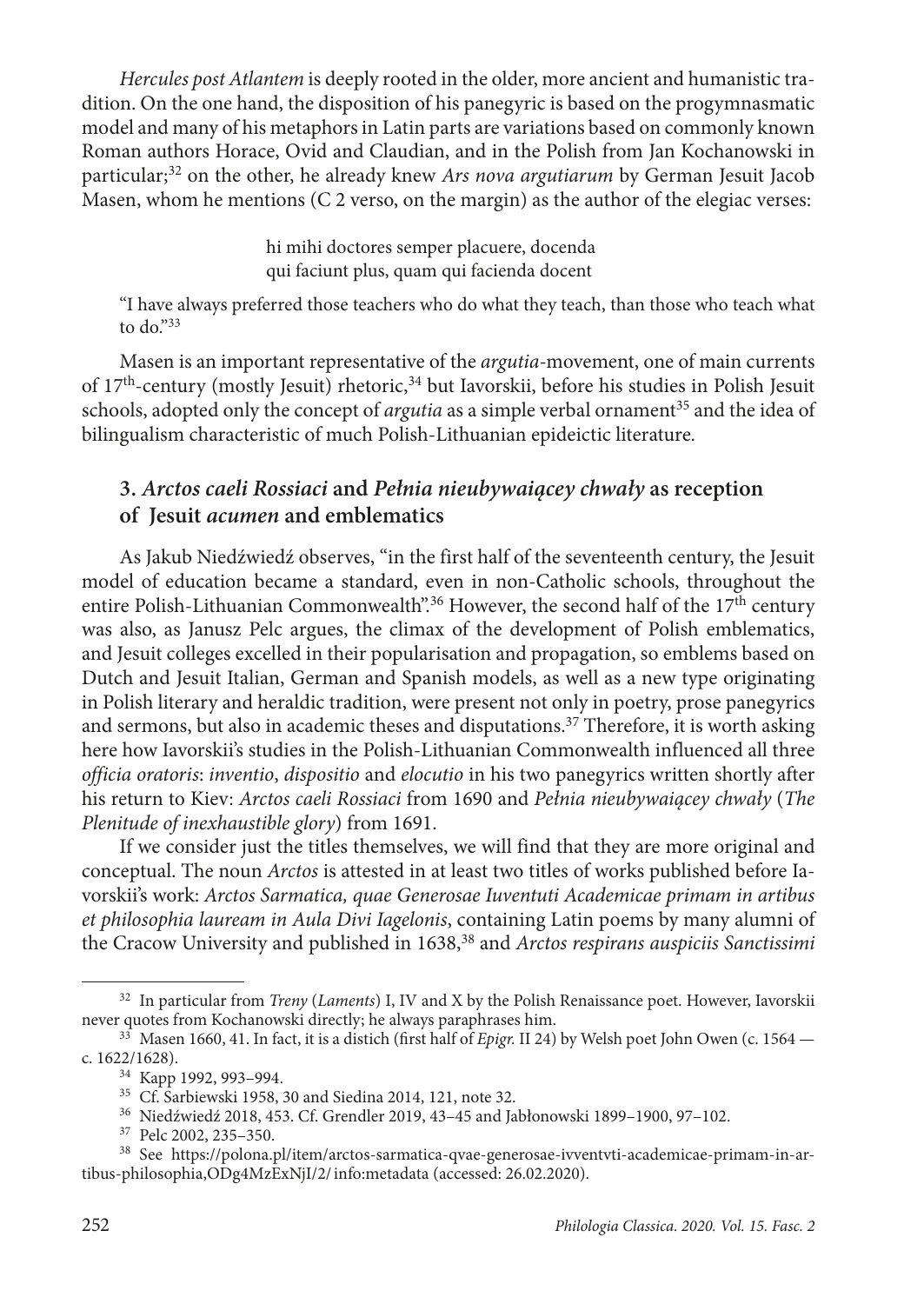*et Augustissimi Regis Christiani Quinti, Daniae, Norwegiae, Vandalorum, Gothorumque Haereditarii Monarchae, Domini Pietate et Justitia florentissimi —* a poem in Latin hexameters by Olaus Borrichius and published in Copenhagen in 1671.<sup>39</sup> For the Polish title *Pełnia nieubywaiącej chwały*… we can give only one analogy dated earlier than the Kiev print; it is a Polish-Latin macaronic panegyric *Pełnia w ostatniey kwadrze na polskim horyzynocie* by Krzysztof of Zegotki Zegocki, published in 1672.40

If we look at the composition of *Arctos caeli Rossiaci* and *Pełnia nieubywającey chwały*, we will find that these bilingual panegyrics of 40 (*Arctos*) and 48 pages (*Pełnia*) *in folio* display a more developed and varied form, with more hidden literary sources in them. Both texts seem to be composed according to rules of "extraordinary eloquence" (*eloquentia non vulgaris*) by Polish Jesuit Jan Kwiatkiewicz (1630–1703), professor of rhetoric, ethic and theology in Lviv, Lublin, Kalisz and Jarosław, as well as rector of colleges in Sandomierz and Jarosław. Kwiatkiewicz in his *Phoenix rhetorum,* a popular handbook printed at least 11 times between 1672 and 1720 in Cracow, Cologne, Kalisz, Prague and Wrocław,<sup>41</sup> argues that such an extraordinary work of rhetoric should contain the following "fundamental elements" (*fundamenta*):

- 1. *sensus admirabiles* ("admirable (or paradoxical) observations")
- 2. *eruditionis usus non vulgaris* ("extraordinary use of erudition")
- 3. *mirum acumen* ("surprising acumen")
- 4. *descriptiones admirabiles* ("admirable descriptions")
- 5. *affectus non vulgares* ("extraordinary affections")
- 6. *mira per allegoriam et insigniores figuras styli exornatio* ("surprising ornamentation based on allegories and eminent figures of style")
- 7. *circumstantiarum rerumque mira combinatio* ("surprising combination of circumstances and things")
- 8. *amplificationis usus singularis* ("unique use of amplification")
- 9. *Argumenti tractandi varia, nec obvia ratio* ("diverse and not obvious way of argumentation")
- 10. *numerus oratorius et admirabile decorum* ("rhetorical period and admirable seemliness").42

In *Arctos*, written for the appointment of Iasinskii as metropolitan of Kiev, we can identify quotations or paraphrases from Latin poets: Lucretius (6.635*–*637), Ovid (*Epist.*  12.38, *Met*. 4.64, *Rem.* 43*–*44, *Met.* 2.295*–*296, 1.168*–*170 and 15.871*–*874), Claudian (6 verses from *Deprecatio ad Hadrianum*, 22.35*–*40), German Jesuit Jacobus Pontanus43 and Polish Jesuit Maciej Kazimierz Sarbiewski (*Lyricorum libellus* I, 2.2*–*3), as well as from prose writers: Cicero (*Tusc.* 5.51), Pliny the Elder (*NH* 34.19.23) and Seneca the Younger (*Dial*. 7.17.2).44 Although Iavorskii still prefers poetical works, especially those by Ovid,

<sup>39</sup> <https://reader.digitale-sammlungen.de//resolve/display/bsb11324220.html> (accessed: 26.02.2020).

<sup>40</sup> See [https://polona.pl/item/pelnia-w-ostatniey-kwadrze-na-polskim-horyzoncie-gryzelda-constan](https://polona.pl/item/pelnia-w-ostatniey-kwadrze-na-polskim-horyzoncie-gryzelda-constan-
cya-xiezna-na,Njc1ODAzMDM/4/#info:metadata)[cya-xiezna-na,Njc1ODAzMDM/4/info:metadata](https://polona.pl/item/pelnia-w-ostatniey-kwadrze-na-polskim-horyzoncie-gryzelda-constan-
cya-xiezna-na,Njc1ODAzMDM/4/#info:metadata) (accessed: 26.02.2020).

<sup>41</sup> See Słomak 2016, 59–60.

<sup>42</sup> Kwiatkiewicz 1690, 6.

<sup>43</sup> Iavorskii travesties his hexameter "you see great rivers flowing from small streams" (*Flumina magna vides parvis de fontibus orta*) — see Pontanus 1610, 1202.

<sup>44</sup> See *Arctos*, A v. (Lucretius), A2 r. (Pontanus), A2 v. (Seneca), D v. (Cicero), D2 r. (Ovid twice), D2 v. (Sarbiewski and Claudian), E 2 v., H v., H 2 r. and [K] v. (Ovid).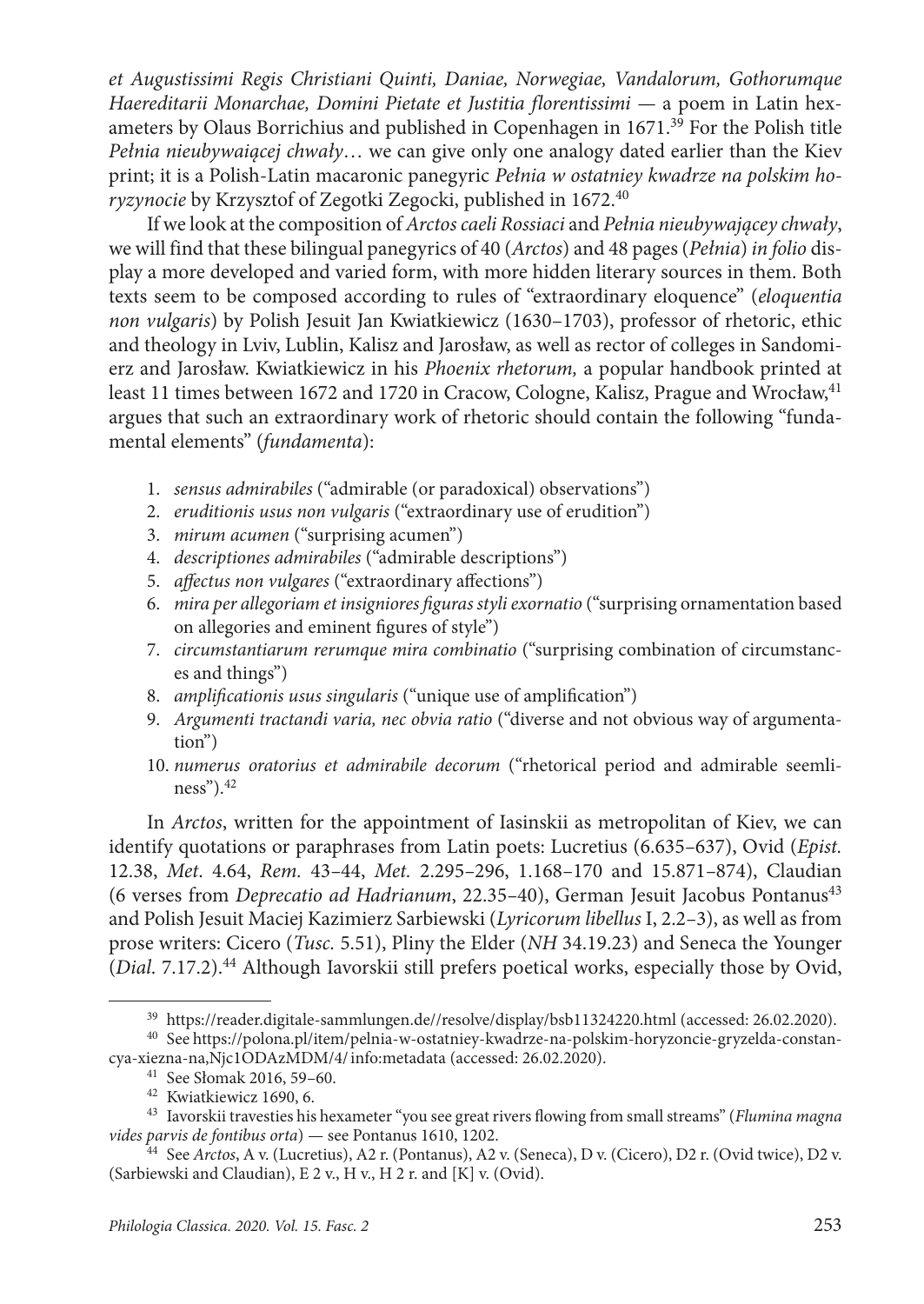who is quoted six times, the paraphrases from Seneca and Pliny are particularly interesting here, because they confirm the departure from Ciceronian canon according to Kwiatkiewicz's advice that the "admirable" orator should diversify his style and "speak at times like Tullius, at times like Pliny, like Seneca or Puteanus or other brilliant speakers".45 We can add here that Iavorskii possessed in his library *Lyricorum libri 4* by Sarbiewski,<sup>46</sup> Op*era omnia* by the author of *Epistulae ad Lucillum, Senecae philosophi de rebus naturalibus et epistolae<sup>47</sup>* and *Naturalis historia* in large (*in folio*) format,<sup>48</sup> but also *Phoenix rhetorum* by the Polish Jesuit.<sup>49</sup>

Kwiatkiewicz recommends the introduction of an *acumen* based on the coat of arms (*ex stemmate acumen*)50 and refers to his earlier work *Svada civilis*, where he discusses praises derived from such emblems as: crescent (*luna*), arrow (*sagitta*) and stars (*stellae*)51. He describes the stars as symbols of both virtue (*virtus*) and good fortune (*fortuna*), and advises, among other possibilities, that arrows be presented as symbols of "a quick pursuance of virtue" (*celeres ad virtutem impetus*). We recognize very similar elements in the epigram placed below the Iasinskii's coat of arms ( $Sas<sup>52</sup>$ ), where Iavorskii claims that his patron "possesses his own Olympus among his stars" (v. 1: *Syderibus, vir summe, Tuis est patria Olympus*), his "long arrow willingly goes there" (v. 3: *quid, quod et alta sagitta illuc quoque cuspide tendit?*) and "the fame lifts him to the stars" (v. 6: *quid mirum quod Te fama per astra ferat?*). Next, Iavorskii elaborates the metaphorical description of the coat of arms especially in the part of his panegyricus entitled "Arctos of the ancestor constellations of the Most Honorable Metropolitan" (H recto — H 2 verso: *Arctos avitorum Illustrissimi Archipastoris syderum*), among others, expanding on the Kwiatkiewicz's "new and marvellous metaphor, where the Moon turns into the Sun".<sup>53</sup>

Furthermore, the composition of *Arctos*, both its Latin and Polish parts, is subordinated to Latin emblematic *inscriptiones* or *lemmata*, referred to by Iavorskii as "epigraph" (*epigraphe*):

- *Immobilis ad immobile lumen* (B) "immobile to immobile light",
- *Lucet et accendit* (C recto) "shines and ignites",
- *Nil indiga lucis* (D recto) "Needs no light",
- *Inoccidua sequor* (E recto) "I follow what does not descend",
- *His secura polis* (F recto) "Safe under this sky",
- *Hac cardine tutus* (H recto) "Secure thanks the pole"
- *Vertitur, non occidit* (J recto) "Sinks, not disappears"

<sup>50</sup> Kwiatkiewicz 1690, 90–92.

53 Kwiatkiewicz [1679?], 62: "[in] nova et prodigiosa metamorphosi, ubi Luna in Solem plane immutatur". Cf. for instance the exclamatice sentence (*Arctos*, H 2 vero): "O prognosticam tantae felicitatis Lunam, jam non Lunam, sed Solem meritissimum, nisi Lunam inde, quod per continua luminum crescat incrementa!"

<sup>45</sup> Kwiatkiewicz 1690, 289: "nunc ut loquitur Tullius, nunc ut Plinius, nunc ut Seneca vel Puteanus et alia eloquentum lumina."

<sup>46</sup> Maslov 1914, 52 (587.124).

<sup>47</sup> Ibid. 29 (180.22) and 50 (531.68).

<sup>48</sup> Ibid. 39 (266.27).

<sup>49</sup> Ibid. 51 (562.99).

<sup>51</sup> Kwiatkiewicz [1679?], 62–64 and 70–73.

 $^\mathrm{52}$  A Central and Eastern European coat of arms of several Transylvanian-Saxon, Hungarian, Polish-Luthuanian, Ruthenian and Ukrainian noble families.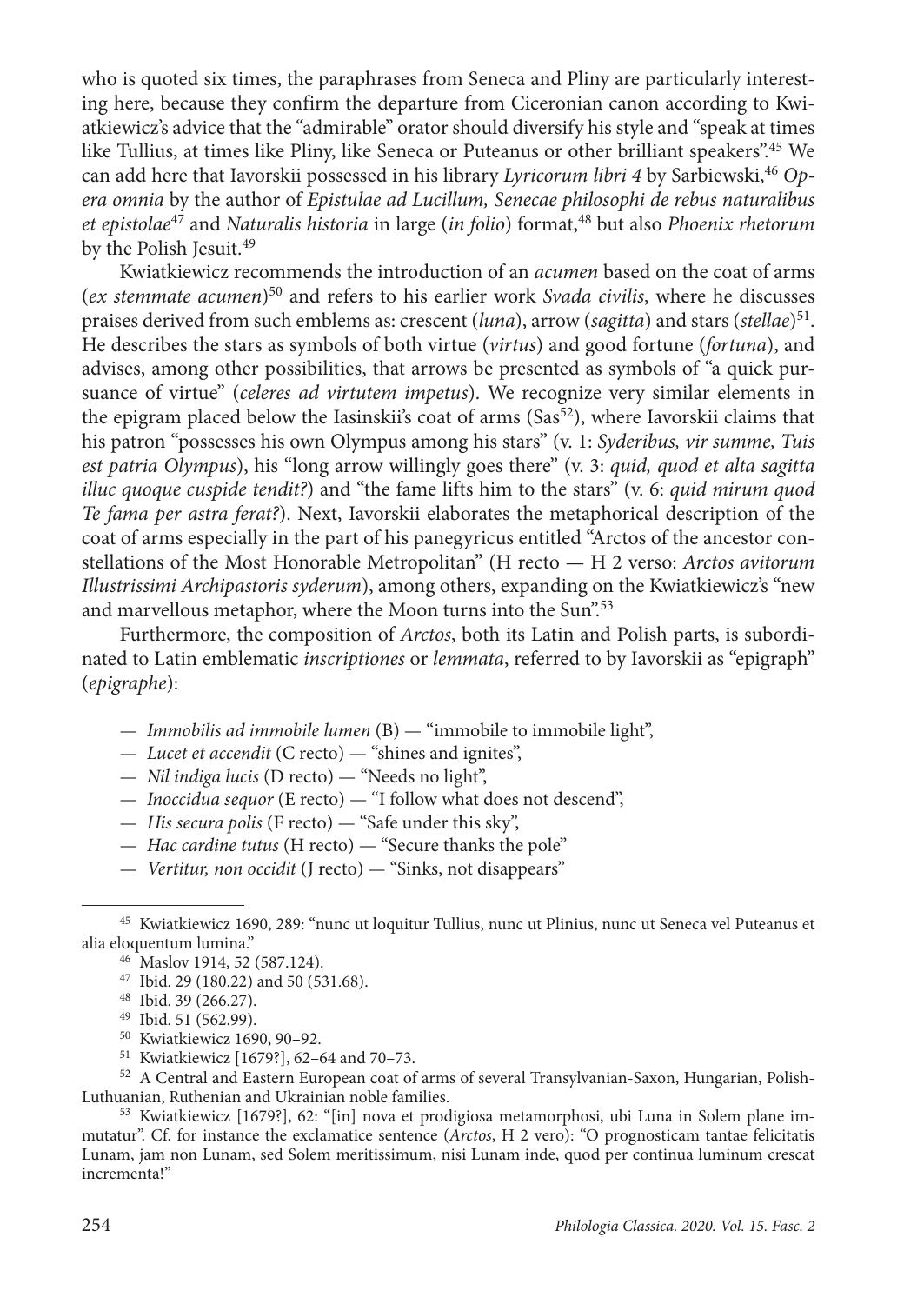The first *lemma* seems to be a turn on Diego de Saavedra Fajardo's *Symbolum XXIV* with the motto *Immobilis ad immobile numen* describing a prince who protects religion (*religio*) as the soul of countries (*anima rerumpublicarum*).54 Another emblem of the Spanish author, *Symbolum LXVIII* (*His polis*)55 seems to be an inspiration for the fifth Iavorski's epigraph. We can also indicate *Mondo simbolico formato d'imprese scelte, spiegate ed illustrate con sentenze, ed eruditioni, Sacre, e Profane*…, a popular encyclopaedia of emblems by Filippo Picinelli, published also several times in Latin,<sup>56</sup> as a possible source of three of the five above-listed epigraphs. *Lucet et accendit* is based on the lemma *Lucet et ardet*, described there as one emblems derived from the Bible (*emblemata S. Scripturae*).57 Other two are a kind of puzzle that Picinelli solves: that what "needs no light" is "an owl" (*noctua*), and the sentence "I follow what does not descend" describes, according to *Mondo simbolico*, "calamity".58 The answer *calamitas* doesn't match the obviously encomiastic goal of the panegyric, but placing the sentence in a new, encomiastic context is consistent with Kwiatkiewicz's advice that really admirable ideas and observations should be new and cannot be commonly used (*supra vulgares emineant*).59 Only *Hac cardine tutus* seems to be a completely new motto referring to the Moon from Iasinskii's coat of arms.<sup>60</sup>

Highly recommended are also paradoxical sentences, for instance the following sentence about a great orator: "he is the most eloquent, even when he is silent", which resembles Iavorskii's idea of praising Iasinskii's modesty "more like Harpocrates<sup>62</sup> than Tullius" (A 2 recto: *Harpocrati similior quam Tullio*), repeated also in the form "more like silent Harpocrates than a panegyrist" (F 2 recto: "silentio Harpocrati similior quam panegyristae").

In an elaborate poem that follows the first epigraph, Echo describes Iasinskii's election to metropolitan as the will of heaven (B recto: *Polis certe placuit*) and Iasinskii himself as a sage (B verso: *sophus*) and man of virtue, honour and modesty (B verso — B2 verso: *virtus, honor* and *modestia*), so we can interpret the "lemma" as a philosophical reference to the immobile God and immobile stoic sage, whose *virtus et actio*, as Marsilio Ficino claims, is *immobilis* and as such corresponds with divinity (*congruit cum divinis*).63 In the part elaborating the epigraph *Nil indiga lucis*, Iavorskii refers the sentence to the Attic

<sup>57</sup> See Picinelli 1681, c 4 (I.*Etymologia et antiquitas symboli*) and 69 (*Splendet seu lucet et ardet* as a

<sup>58</sup> See Picinelli 1680, *Applicationi varie*, s.v. According to him, also that what is "immobile to immobile light" is "calamity" (*calamitas*), but Saavedra Fajardo's *Symbolum XXIV* seems to suit much better to Iavorskii's text that follows after the epigraph.

<sup>59</sup> See Kwiatkiewicz 1690, 16.

<sup>60</sup> Even if it resembles the verse from Leontius von Egg's *Oestrium poeticum*: "Omnis in Angelico cardine tutus homos" (Golt 1712, 273: "every man secure in the axis of angels").

<sup>61</sup> Kwiatkiewicz 1690, 11: "ille sensus de eximio oratore deducitur: disertissimus etiam dum taceret".

<sup>54</sup> Saavedra Fajardo 1660, 190–196.

<sup>55</sup> Saavedra Fajardo 1660, 576–583.

<sup>56</sup> The first complete Latin edition of the work was published in 1681: Philippus Picinello, *Mundus symbolicus, in emlematum universitate formatus, explicatus et tam sacris, quam profanis Eruditionibus ac Sententiis illustratus… nunc vero Justo Volumine auctus et in Latinum traductus a R(everenti) D(omino) Augustino Erath*…, Coloniae Agrippinae, Sumptibus Hermanni Demem 1687. The first Italian edition had already appeared in 1635.

 $62$  Harpocrates who was often represented as an infant with his finger held to his mouth as a sign of silence and economy of words. See Plutarch, *De Iside et Osiride* 68 and Alciatus, emblem III *In silentium*.

<sup>63</sup> Ficino 1602, 1027. Cf. Also idem, *Libri theologiae de immortalitate animorum*, I 6 (Ficino 2001, 78–79).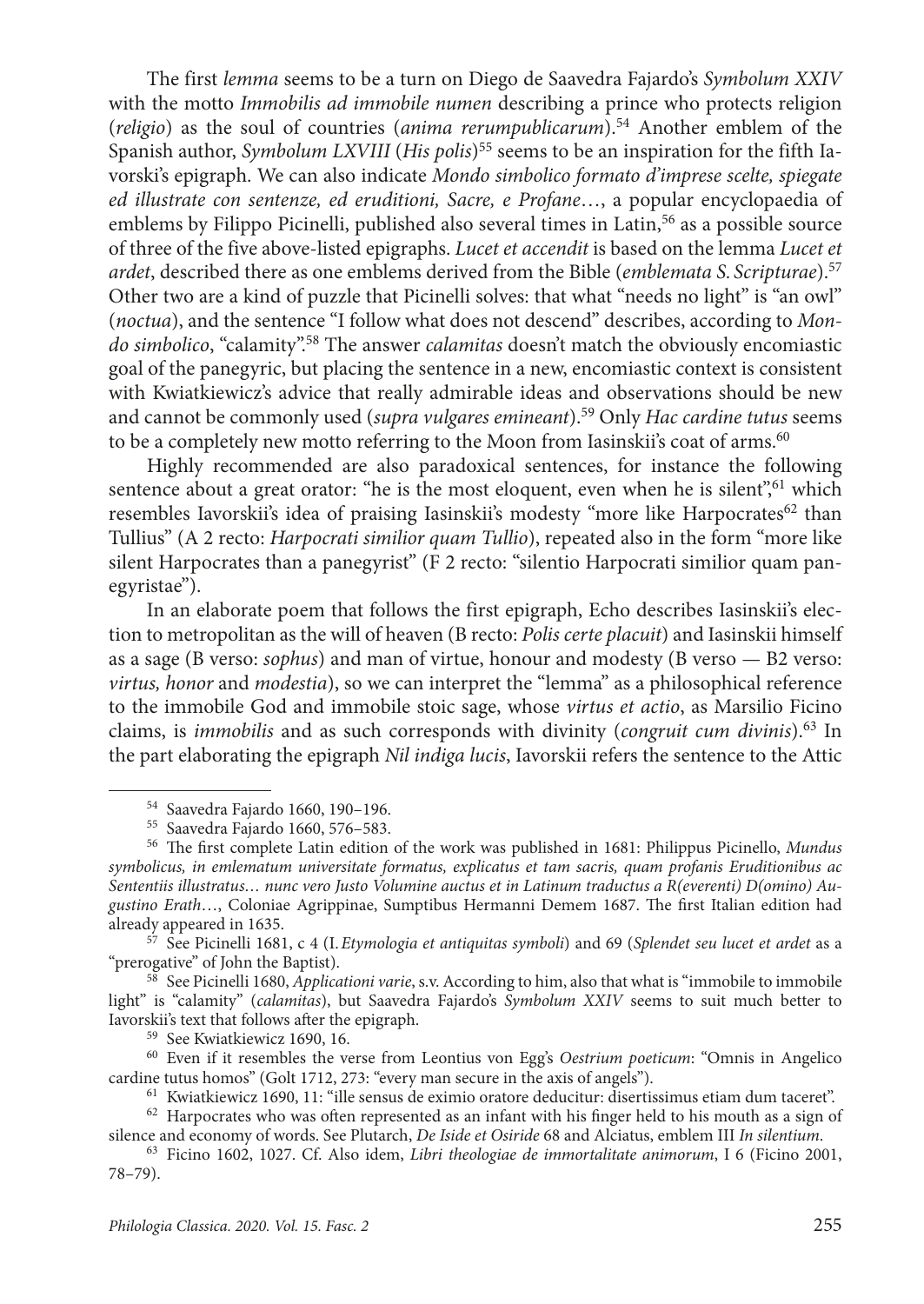owl (D verso), but most of all to Iasinskii who, as a modest Christian scholar, condemns honours, even as high as his new metropolitan post. The author of *Arctos* encourages Iasinskii to bear "this burden of honourable bonds", as in the panegyric from 1684, calling him "Hercules" (B 2 verso).

The most important innovations in *Arctos* are not mythological metaphors or lessknown *exempla* from ancient history. Iavorskii's learning in Jesuit colleges and at universities had a significant impact especially on the argumentation and arrangement of the panegyric, ordered by emblematic epigraphs and inspired by surprising *acumina*.

Walter Kroll observes that "the selection of *imago* was the basis of the poetic creative process<sup> $64$ </sup> in the 17<sup>th</sup>-century Jesuit milieu and the image took priority over the text. Accordingly, the composition of *Pełnia nieubywaiącey chwały* is organised both by emblems and by poems dedicated to three Barlaams (Varlaams): the Saint Hermit (known especially from the Byzantine history of Barlaam and Josaphat, king of India65), the Saint Martyr (from Caesarea in Cappadocia, martyred in the early  $4<sup>th</sup>$  century) and the Saint of Pechersk (first abbot of the monastery of Kiev Pechersk Lavra in the 11<sup>th</sup> century). Kroll emphasises that all emblems constructed of groups of *imagines* represented in *Pełnia* belong to the Western European — and particularly the German — tradition.<sup>66</sup> The stories of all three saints to whom Iavorskii compares his patron Iasinskii belong to Greek patristic or Orthodox Byzantine and Slavic literature. The story of Barlaam the Hermit and Josaphat is traditionally attributed to Saint John of Damascus (ca. 675*–*6 — 749); the Byzantine monk and priest Barlaam the Martyr appears several times in Saint Basil's *Homilies*; 67 and Barlaam of Pechersk belongs to the local Kiev saints. However, Iavorskii connects Eastern and Western classical tradition when, for example, in *Pełnia* he compares Barlaam the Hermit with several heroes from Greco-Roman mythology and history. The saint is then (D2 recto) "more gorgeous than Cleopatra's Antonius" (*Sanctior Hic quam Cleopatreus Antonius*), "more dignified than Cineas or Ulysses" (*Sacratior Hic Cyneas an Ulysses*), "more divine than Pericles" (*Hic Divinior Pericles*) and "more fortunate than Alcides" (*Hic Beatior Alcides*). Furthermore, when Iavorskii writes in the *encomium* of Saint Barlaam the Martyr that "not only Cappadocia has its thaumaturges, Athens has its sages, not only Macedonia Alexanders, not only Laconian women [great] warriors and, finally, not only Assyria phoenixes" (G recto):

> Nec iam sola Cappadocia Thaumaturgos, nec solae Athenae Sapientes, nec sola Macedonia Alexandros, nec solae Lacenae Viros, nec denique sola Assyria Phaenices parturi<i>t.

He is thinking not only of the Cappadocian saint, who elsewhere is also called "the most divine Hercules" (H 2 recto: *Hercules divinissimus*), but also of the Kiev metropolitan

<sup>64</sup> Kroll 2018, 234.

<sup>65</sup> Translated into Russian as *История о Варлааме и Иоасафе* and published in 1680 at a press in the Moscow Kremlin.<br><sup>66</sup> See Kroll 2018, 228–229.

<sup>&</sup>lt;sup>67</sup> See especially *PG* 31.483–90 (*Homilia in Barlaam martyrem*).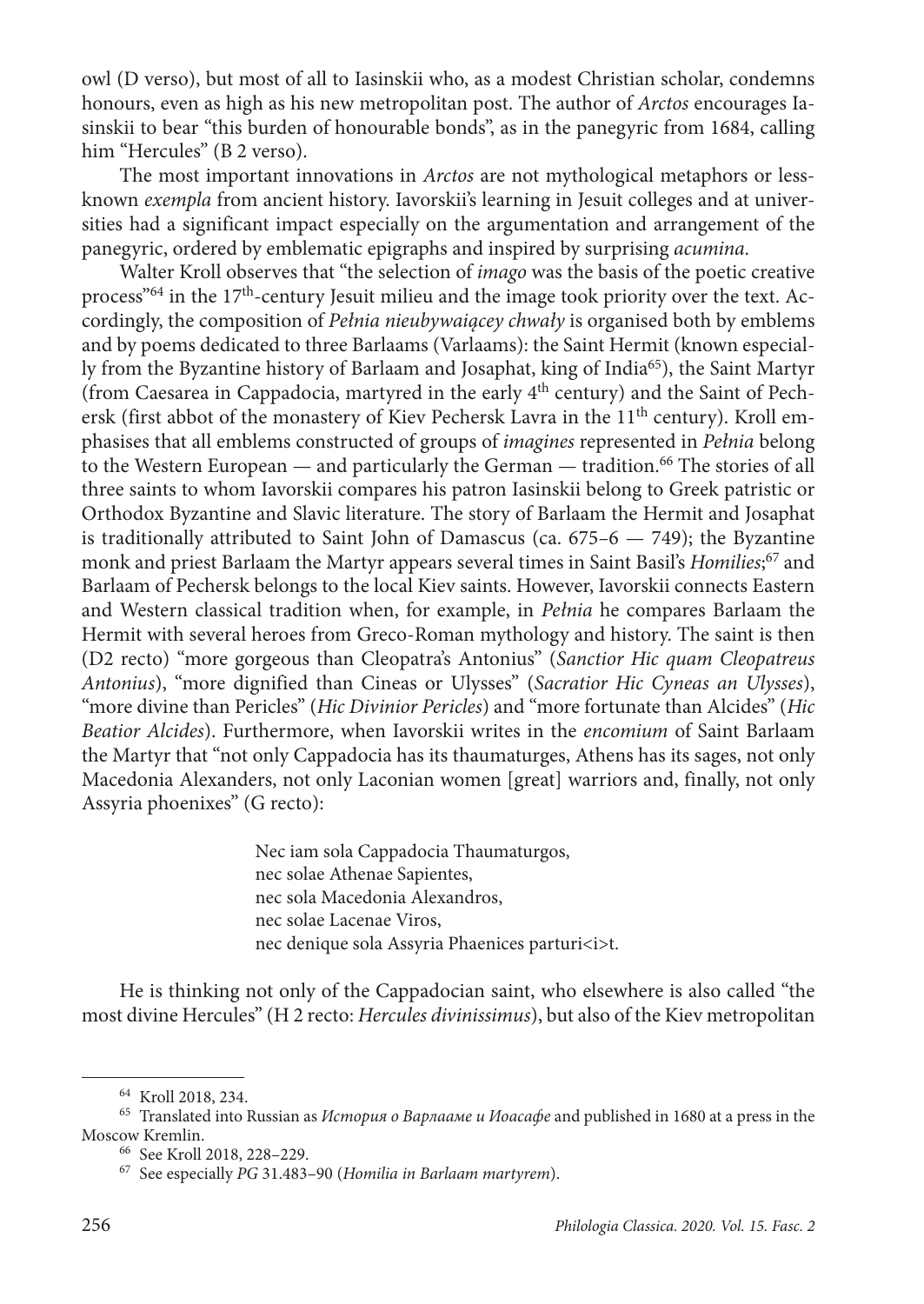Iasinskii who is an heir to the sainted martyr Varlaam — a new Phoenix, but also an owl of the Attic Minerva (G verso: *Atticae Minervae Noctua*).

These are only a few comparisons, enumerations, metaphors and concepts that serve to amplify Iasinskii's virtues. The accumulation of figures and tropes in *Pełnia* does not help in identifying Iavorskii's sources for this work. We know that he possessed an edition of *Opera omnia* by John of Damascus *in folio*, 68 but he may have found other works useful in writing the panegyric in other Kiev libraries too. It is easier to identify sources of his emblems, because the catalogue of Iavorskii's library confirms his particular interests in that field: he possessed twelve books of emblems and used others from the libraries of his friends and Kiev-Mohyla college.<sup>69</sup> Walter Kroll, who analyses the pictorial-verbal combinations in *Pełnia*, states that each part of them is "constructed on the basis of graphic patterns present in West European emblem books" and Iavorskii's idea of emblem "approaches Masenius' concept of pictorial-verbal combinations, which the latter presented in his late Baroque work *Speculum imaginum Veritatis occultae*"70 (Cologne 1681). The German scholar mentions also Herman Hugo's *Pia desideria* (Antwerp 1624), Silversto Pietrasancta's *De symbolis heroicis* (Antwerp 1634) and Diego Saavedra Fajardo's *Idea principis Christiano-politici, centum symbolis expressa* (Bruxelles 1649) as Iavorskii's sources,71 and observes that the author of *Pełnia* and his engraver use the technique of creating pictorial-verbal complexes based on the German tradition represented by Franz Julius von dem Knesebeck, Johann Michael Dilherr and Georg Philipp Harsdörfer.72

#### **4. Conclusion**

It follows from the above that *Hercules post Atlantem* (1684) relies heavily on classical rhetoric and ancient, especially Roman, sources. Iavorskii presents Iasinskii's education and career mostly in chronological order, puts the names of quoted classical authors in the margin to prove his erudite accuracy, calls on less surprising metaphors, makes no use of emblems. The invention and division of *Arctos caeli Rossiaci* and *Pełnia nieubywaiącey chwały*, written and published after Iavorskii's return from the Polish-Lithuanian Commonwealth, are already clearly influenced by the *acumen*-theory, expounded in Kwiatkiewicz's works, and emblematics. But while in *Arctos* the panegyrist still combines prose and verse, quoting and paraphrasing poetical works by Ovid and Claudian in respect to the previous tradition, *Pełnia* is the most sophisticated of all three encomiastic works, and here Iavorskii boldly mixes literary images taken from classical Greek and Latin, Patristic, Byzantine and early-modern sources. In a metaphorical picture in *Hercules*, the Polish eagle "prides himself on the newcomer's [i.e. Iasinskii as student and alumnus of the Cracow University] ornaments, not because he wouldn't have his own elegance", but because he recognised Iasinskii as an equal to the Polish professors and writers (B 2 recto: *adventi<c>iis in Te gloriaretur ornamentis, non quidem quod suis careret decoribus, verum quod Te parem suis iudicaverit*). We could well reiterate these words to apply them to Ia-

<sup>68</sup> See Maslov 1914, 40 (296.57).

<sup>69</sup> See Kroll 2018, 216–219.

<sup>70</sup> Kroll, *Stefan Jaworski and emblematics* in: [http://www.polishemblems.uw.edu.pl/index.php/en/](http://www.polishemblems.uw.edu.pl/index.php/en/news-uk/73-stefan-jaworski-and-emblematics) [news-uk/73-stefan-jaworski-and-emblematics](http://www.polishemblems.uw.edu.pl/index.php/en/news-uk/73-stefan-jaworski-and-emblematics) (accessed: 26.02.2020) and cf. Kroll 2018, 224–238.

<sup>71</sup> Iavorskii was inspired by emblem (*symbolum*) No. 22 and 64 from Saavedra Fajardo's book already in his *Echo głosu…* For more, see Kroll 2018, 211–242.

<sup>72</sup> See Kroll 2018, 228–233.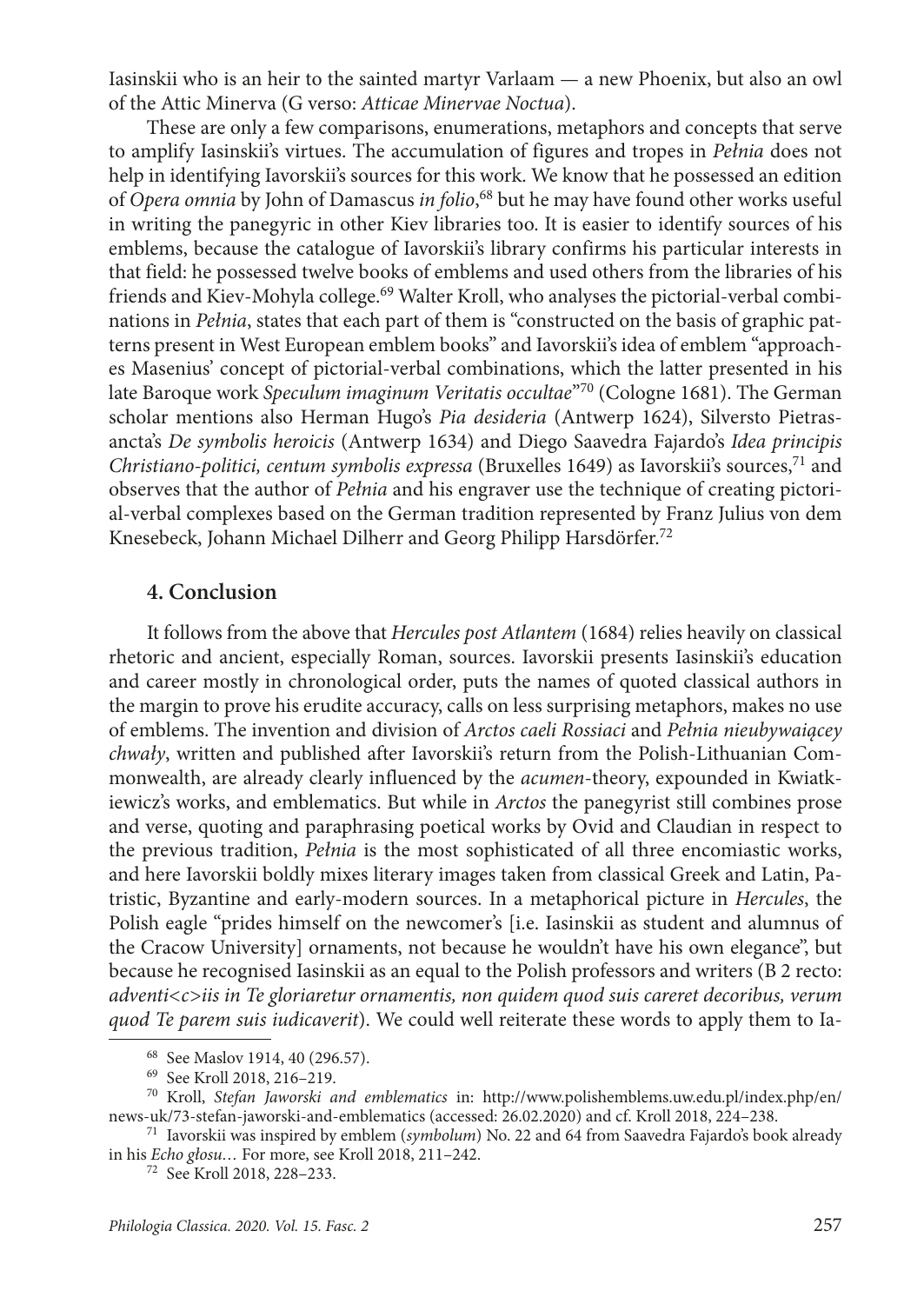vorskii himself: a classical education in Kiev, augmented by studying in Jesuit colleges in Poland and the university in Vilnius, bred a master of *acumen* and a great emblematist equal to the most important Polish authors of the genre Andrzej Maksymilian Fredro, Jan Gawiński, Stanisław Lubomirski, Zbigniew Morsztyn, and others.

### **References**

### **A. Sources**

- [Aphthonius] *Aphthonii Sophistae Progymnasmata*, partim a Rodolpho Agricola, partim a Ioanne Maria Cataneo Latinitate donata, cum luculentis et utilibus in eadem Scholiis Reinhardi Lochichii. (sic!) Hadamarii, Lugduni, Sumptib. Iacobi Carteron, 1640.
- [Horatius expurgatus 1613] *Quinctus* (sic!) *Horatius Flaccus, ab omni obscoenitate Romae expurgatus*, München, ex typographeo Bergiano, 1613.
- [Horatius expurgatus 1652] *Quinctus* (sic!) *Horatius Flaccus, ab omni obscoenitate Romae expurgatus*. In usum Gymnasiorum Societatis Iesu, Dilingen, Formis Academicis, 1652.
- Jaworski S. *Arctos caeli Rossiaci in gentilitiis syderibus Illustrissimi ac Reverendissimi Patris, Patris Barlaami Iasinski,* (…) *Kijoviensis Halicensis etc. Orthodoxi Archiepiscopi Metropolitae, ad auspicatissimum eius solennique apotheosi celebratum ingressum in Cathedram Metropolitanam Kijoviensem intra communem Orbis Roxolani laetitiam sereno vultu resplendens*. Kiev, 1690.
- Jaworski S. *Hercules post Atlantem infracto virtutum robore honorarium pondus sustinens seu Perillustris et admodum Reverendus Pater, Pater Barlaam Iasinski, Vicarois sedis Metropolitane Kijoviensis* (…)*, post Fata Perillustris ac admodum Reverendi Patris, Patris Innocentii Giziel, Archimandritae Pieczariensis, emeritum eiusdem Archimandriae munus cum festivo omnium applausu subiens*. Chernihiv, w Drukarni Świętotrojaieckiej Ilińskiej, 1684.
- Jaworski S. *Pełnia nieubywaiącey chwały w herbowym xiężycu z trzech primae magnitudinis lumiarzow, Barłaama Swiętego Pustelnika, Barłaama Swiętego Męczenniak, Barłaama Swiętego Pieczarskiego, iednegoż dnia nowrbra 19. Na niebie cerkiewnym swiecących* (…) *Barłaamowi Iasinskiemu, Prawosławnemu Archiepiskopowi Metropolicie Kijowskiemu Halickiemu y Wszystkiey Rossiey* (…) *perezentowana*. Kiev, 1691.

### **B. Secondary literature**

- Awianowicz B. *Progymnasmata w teorii i praktyce szkoły humanistycznej od końca XV wieku do połowy XVIII wieku. Dzieje nowożytnej recepcji Aftoniosa od Rudolfa Agricoli do Johanna Christopha Gottscheda*, Toruń, Wydawnictwa Naukowe UMK, 2008.
- Awianowicz B. Die Progymnasmata-Sammlungen und der Glaubenskampf des 17. Jahrhunderts, in: U. Heinen (ed.) *Welche Antike? Konkurrierende Rezeptionen des Altertums im Barock, I.* Wiesbaden, Harrassowitz Verlag, 2011, 477–489.
- Bennett C. E. (ed., transl.). *Horace. Odes and Epodes*. Cambridge, MA London, Harvard University Press, 1968.
- Brogi Bercoff G. Constructing Canons: Ruthenian Literature of the 17th–18th Centuries in Plurilingual Context, in: M. Garzaniti *et al*. (eds). *Contributi Italiani al XV Congresso Internazionale degli Slavisti*, Firenze University Press, 249–272.
- Brogi Bercoff G. *Wybory językowe, tożsamościowe i religijne pisarzy ruskich w Rzeczpospolitej XVII–XVIII w.*, in: W. Walczak, K. Łopatecki (eds). *Stan badań nad wielokulturowym dziedzictwem dawnej Rzeczypospolitej,* VI. Białystok, Instytut Badań nad Dziedzictwem Kultorowym Europy, 2013, 497–513.
- Brogi Bercoff G. Plurilinguism and Identity: Rethinking Ukrainian Literature of the Seventeenth Century Ukraine and Europe, in: G.Brogi Bercoff, M.Pavlyshyn, S.Plokhy (eds). *Ukraine and Europe. Cultural Encounters and Negotiations*. Toronto, Toronto University Press, 2017, 45–71.
- Crinitus P. *Cl(audii) Claudiani Poetae Celeberrimi Opera, quorum catalogum, post eius vitam ex Petro Crinito ac*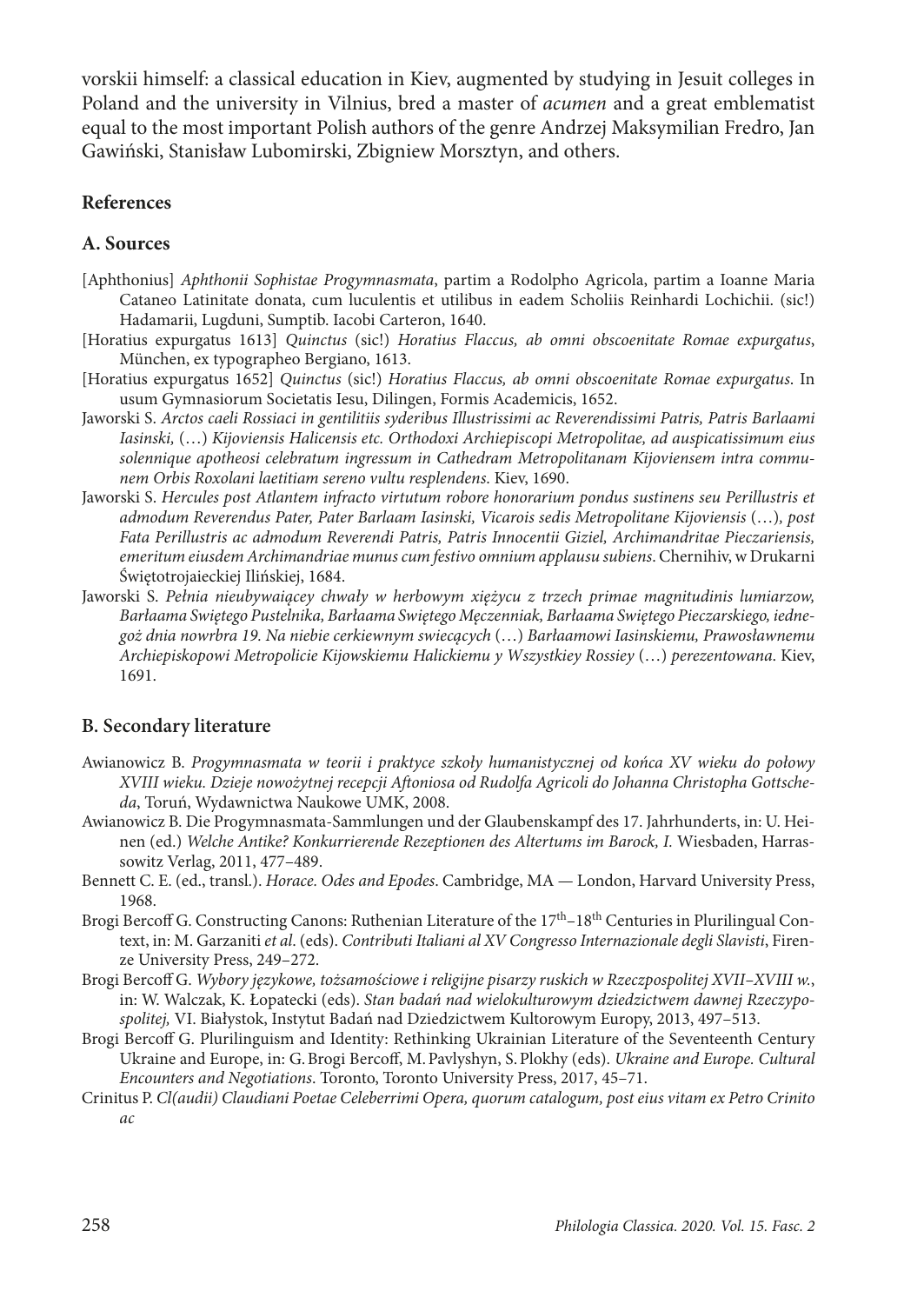- Demandt A. Novus Hercules Novus Alexander. Das politische Rollenspiel in der Antike, in: H. Piegeler, I. Prohl, S.Rademacher (ed.) *Gelebte Religionen. Festschritft für Hartmut Zinser*. Würzburg, Königshausen & Neumann, 2004, 81–96.
- Fedotova M. A. *The Epistolary heritage of Dmitry Rostovsky: Studies and Texts.* Мoscow, Indrik, 2005 (In Russian)
- Ficino M. *Divini Platonis opera omnia quae exstant. Marsilio Ficino interprete*. Frankfut am Mein, Claudius Marnius et haeredes Ioannis Aubrii, 1602.
- Ficino M.*Platonic Theology*. Vol.I: books I–IV. English translation by M.J.B.Allen with J.Warden. Latin text edited by J.Hankins with W.Bowen. Cambridge, MA — London, The I Tatti Renaissance Library, 2001.
- Golt G.*Oestrium poeticum ephemericum quod ad Davidis citharam excitavit ac quotidianis Dei laudibus consecravit…* München, Johann Lucas Straubius, 1712.
- Grendler P.F. *Jesuit Schools and Universities in Europe 1548–1773*. Leiden Boston, Brill, 2019.
- Jabłonowski A. *Akademia Kijowsko-Mohilańska. Zarys historyczny na tle rozwoju ogólnego cywilizacyi zachodniej na Rusi*. Cracow, Drukarnia A.L.Anczyca i Sp., 1899–1900.
- Kapp V. *Argutia-Bewegung*, in: G.Ueding (ed.) *Historisches Wörterbuch der Rhetorik*, 1. Tübingen, Max Niemeyer Verlag, 1992, 991–998.
- Kraus M. *Progymnasmata, Gymnasmata*, in: G.Ueding (ed.) *Historisches Wörterbuch der Rhetorik*, 7. Tübingen, Max Niemeyer Verlag, 2005, 159–190.
- Kroll W. "Poeta laureatus" Stefan Jaworski i embleatyka. *Terminus* 2018, 20, 2 (47), 195–253.
- Kwiatkiewicz J. *Svada civilis oratoriae atque politiae nostratis ingenio accomodata, ut et Phoenix rhetorum, in quo fundamenta necessaria et species rarioris eloquentiae ostenduntur…* Wrocław, Johann Adam Kästner, [1679?].
- Kwiatkiewicz J. *Phoenix rhetorum seu rarioris Atticisimi, nec vulgaris eloquentiae fundamenta in usum oratorum proposita*. Prague, Typis Academicis in Coll(egio) S(ocietatis) I(esu), 1690.
- Lambin D.*Q. Horatius Flaccus: nuper ex fide et auctoritate multorum codicum manu scriptorum opera Dionys(ii) Lambini Monstroliensis emendatus et commentariis illustratus*… Antwerp, Ioannes Bellerus, 1584.
- Łużny R. *Pisarze kręgu Akademii Kijowsko-Mohylańskiej a literatura polska. Z dziejów związków kulturalnych polsko-wschodniosłowiańskich w XVII-XVIII w.* Kraków, Uniwersytet Jagielloński, 1966.
- Masen J. *Ars nova argutiarum eruditae et honostae recreationis, in duas partes divisa*. *Prima est epigrammatum, altera inscriptionum argutarum*. Köln, Joann Anton Kinckius, 1660.
- Maslov S. I. *Stefan Yavorsky's Library*. Kiev, 1914. (In Russian)
- Minell, J., Rappolt F.: *Quintus Horatius Flaccus cum notis marginalibus Johannis Minellii et D(omini) Friderici Rappolti* […] *commentario* […], *nec non Joachimi Felleri* […] *supplemento…* Leipzig, Christophorus Uhmann, 1675.
- Morosov A.A. Metaphor and allegory by Stefan Yavorsky, in: Poetics and stylistics of Russian literature. In memory of academician V.V.Vinogradov. Leningrad, 1971. (In Russian)
- Niedźwiedź J. *Nieśmiertelne teatra sławy*. Kraków, Książnica Akademicka, 2003.
- Niedźwiedź J. Jesuit Education in the Polish-Lithuanian Commonwealth (1565-1773). *Journal of Jesuit Studies* 2018, 5, 441–455.
- Nikolaev S. *Stefan Iavorsky (1658–1722)*, in: M.C.Levitt (ed.) *Early Modern Russian Writers, Late Seventeenth and Eighteenth Centuries*. Detroit — Washington, D.C. — London, A Bruccoli Clark Laymon Book, 1995, 116–119.
- Patillon M. (ét., trad.). *Corpus rhetoricum. Anonyme, Préambule à la rhétorique, Apththonios, Progymnasmata*. Paris, Les Belles Lettres, 2008.
- Pelc J. *Słowo i obraz. Na pograniczu literatury i sztuk pięknych*. Kraków, Universitas, 2002.
- Picinelli F. *Mondo simbolico formato d'imprese scelte, spiegate ed illustrate con sentenze, ed eruditioni, Sacre, e Profane*… dell' Abbate D(omino) Filippo Picinelli Milanese… Milan, Nella Stampa di Francesco Vigone, 1680.
- Picinelli, F.: *Mundus symbolicus, in emblematum universitate formatus, explicatus et tam sacris quam profanis eruditionibus ac sententiis illustratus…*, vol. 1, Cologne, Sumptibus Hemranni Demen, sub signo Monocerotis, 1681
- Platnauer M. (ed., transl.) *Claudian in Two Volumes*. London New York, 1922.
- Poelmann Th. *Cl(audius) Claudianus Theod(ori) Pulmanni Craneburgii diligentia et fide summa e vetustis codicibus restitutus*. Antwerp, Christophorus Plantinus, 1571.